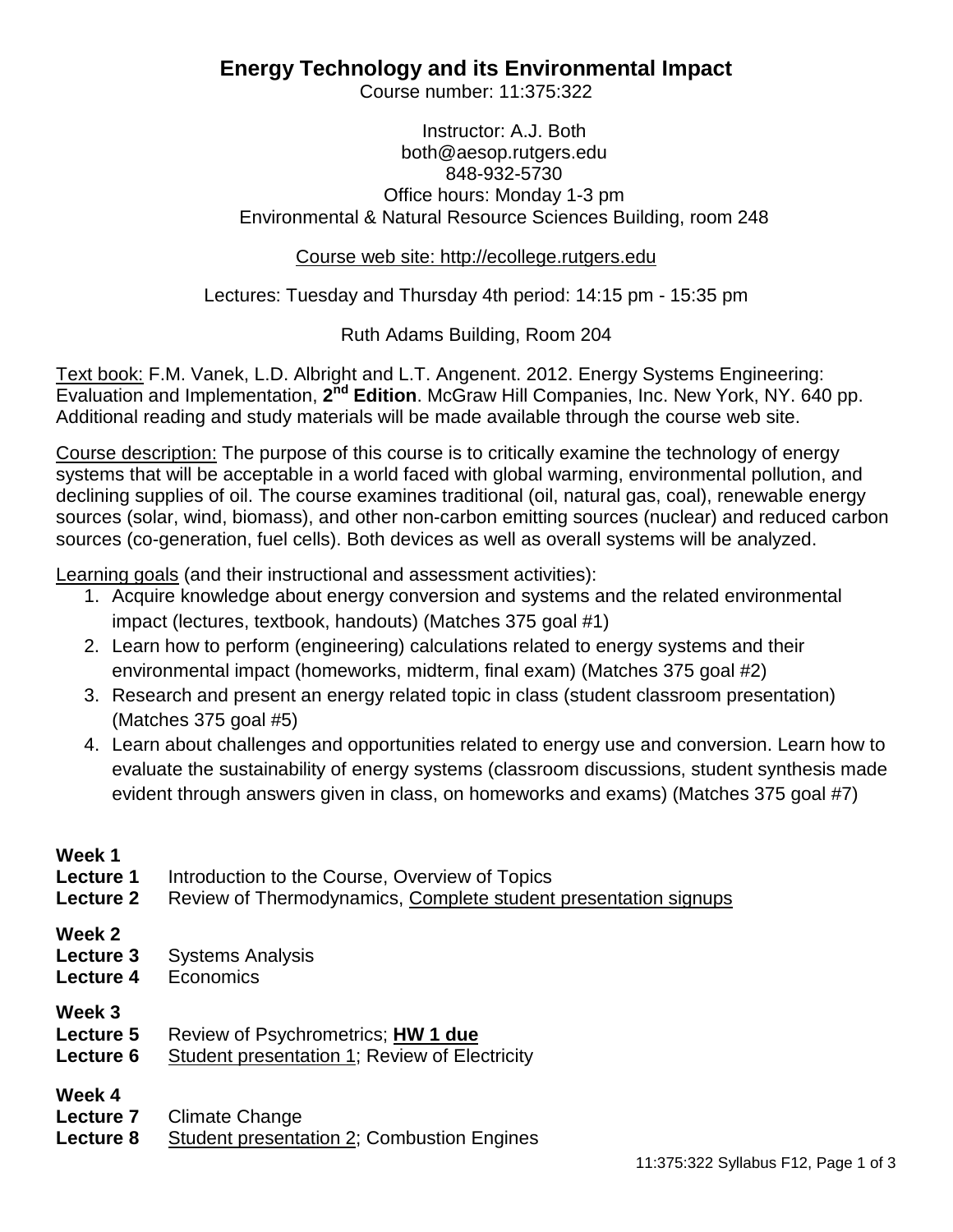| Week 5<br>Lecture 9<br>Lecture 10                                                                       | Fossil Fuels; HW 2 due<br>Student presentation 3; Combined Heat and Power                                              |
|---------------------------------------------------------------------------------------------------------|------------------------------------------------------------------------------------------------------------------------|
| Week 6<br>Lecture 11<br>Lecture 12                                                                      | $CO2$ Emissions/Sequestration<br>Student presentation 4; Hydro Power                                                   |
| Week 7<br>Lecture 13<br>Lecture 14                                                                      | Review and Current Issues; HW 3 due<br><b>Midterm Exam</b>                                                             |
| Week 8<br><b>Lecture 15</b><br>Lecture 16                                                               | <b>Solar Resource</b><br><b>Student presentation 5; Solar Technologies</b>                                             |
| Week 9<br>Lecture 17<br>Lecture 18                                                                      | Nuclear; HW 4 due<br><b>Student presentation 6; Fuel Cells</b>                                                         |
| Week 10<br>Lecture 19<br><b>Lecture 20</b>                                                              | <b>Wind Energy</b><br><b>Student presentation 7; Refrigeration and Heat Pumps</b>                                      |
| Week 11<br>Lecture 21<br><b>Lecture 22</b>                                                              | Geothermal; HW 5 due<br>Student presentation 8; Transportation                                                         |
| Week 12<br>Lecture 23<br>Lecture 24                                                                     | Greenhouses and Energy<br>No class: Thanksgiving recess                                                                |
| Week 13<br>Lecture 25<br>Lecture 26                                                                     | Biomass Crops; <b>HW 6 due</b><br><b>Biomass Energy</b>                                                                |
| Week 14<br><b>Lecture 27</b><br><b>Lecture 28</b>                                                       | Student presentation 9; Lighting<br><b>Anaerobic Digestion</b>                                                         |
| Week 15<br>Lecture 29                                                                                   | Final Exam; <b>HW 7 due</b>                                                                                            |
| Reading assignments:<br>Week 1, 2: Chapters 1-3<br>Week 3, 4: Chapters 4, 6<br>Week 5, 6: Chapters 5, 7 | Week 7, 8: Chapters 9-12<br>Week 9, 10: Chapters 8, 13<br>Week 11, 12: Chapters 15, 16<br>Week 13, 14: Chapters 14, 17 |